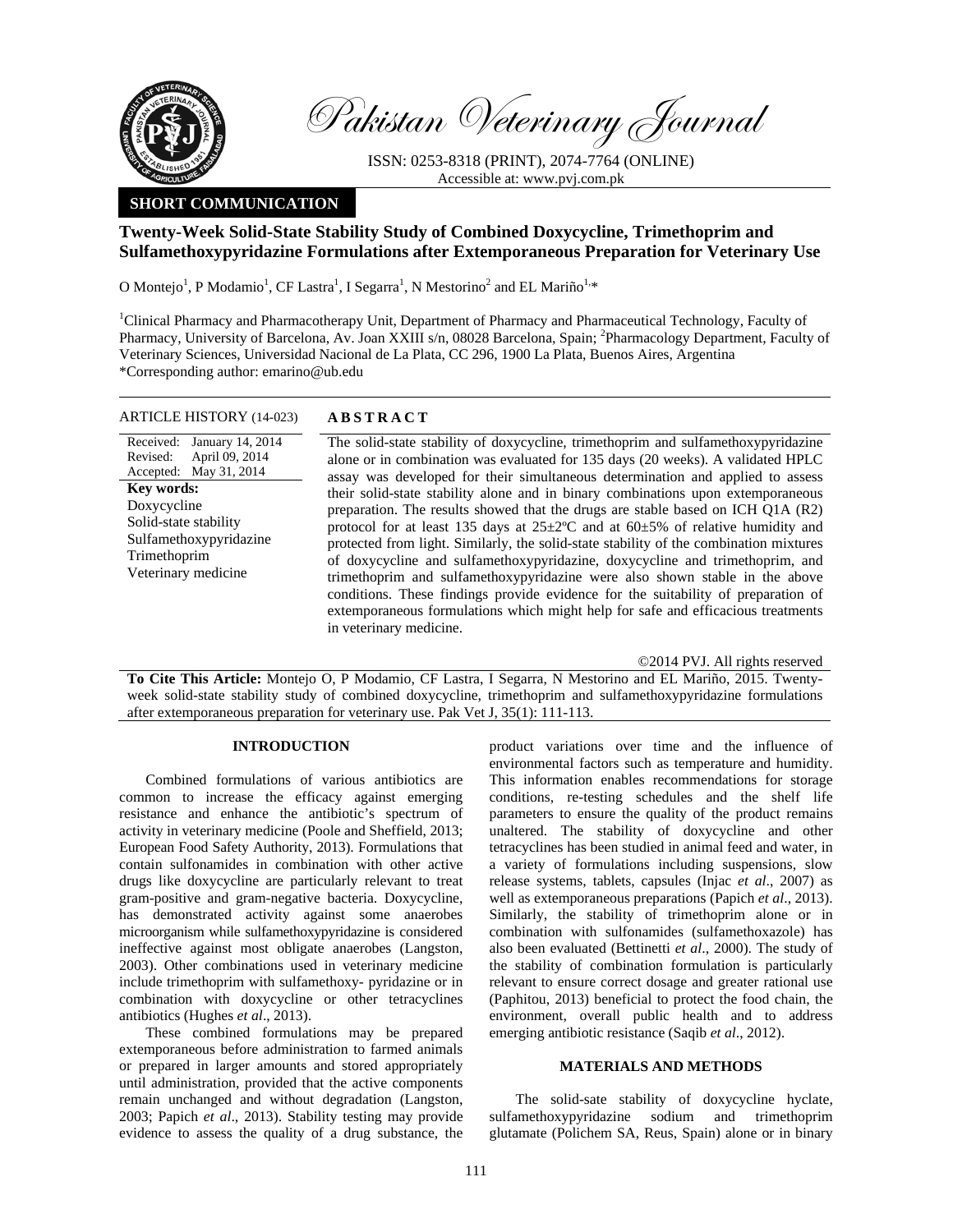combinations (Table 1) were studied under controlled conditions of temperature 25±2ºC and 60±5% relative humidity following the ICH Q1A(R2) protocol for stability testing of new drug substances of the European Medicines Agency. Each drug or their study combinations were stored under these conditions and samples (n=3) collected at 0 (control), 15, 30, 45, 60, 75, 90, 105, 120 and 135 days and the drug amount analyzed by HPLC (Kontron Instruments, Barcelona, Spain). A validated method was adapted from the literature and developed for the simultaneous determination of doxycycline, sulfamethoxypyridazine and trimethoprim in the different study formulations (Injac *et al*., 2007). Samples (20 µl) were injected in a Nucleosil C<sub>18</sub>,  $(5 \mu m, 120 \times 4.0 \text{ mm})$ column (Teknokroma, Barcelona, Spain) at room temperature and 1 ml/min flow rate and eluted with two different mobile phase conditions: Mobile phase in elution conditions I was a  $31/69$  (v/v) mixture of acetonitrile (HPLC grade) and 0.1M, pH=2.75 acetic acid and the UV detector set at 230 nm. In elution conditions II, the mobile phase was 35/65 (v/v) mixture of acetonitrile (HPLC grade) and pH=2.5 buffer mixture (0.1M 1-hydrate citric acid and 0.2M di-sodium hydrogen phosphate anhydrous) and detection set at 350 nm (Table 1). Standard stock solutions of doxycycline, trimethoprim and sulfamethoxypyridazine were prepared in methanol (HPLC grade) at 2.4, 0.6 and 16 mg/mL concentration respectively, stored at -25±2ºC and used daily to prepare quality control samples and the external calibration curves which ranged 15-120 µg/ml, 5-30 µg/ml and 50-400 µg/ml respectively. The methods developed for both elution conditions were linear within the target concentration range  $(r^2 > 0.990)$ , the lower limits of quantification were  $15.1 \pm 0.49$ , 50.4 $\pm$ 1.1 and 4.98 $\pm$ 0.06 µg/ml for doxycycline, sulfamethoxypyridazine and trimethoprim respectively. The intraday, inter-day precision and accuracy were within 15% deviation and recovery was above 70% (Table 2). Under these conditions, doxycycline eluted at 2.2 min, sulfamethoxypyridazine at 1.8 min and trimethoprim at 1.9 min without any matrix or drug interferences. Lastly, elution conditions II was chosen to quantify sulfamethoxypyridazine due to better chromatographic resolution.

#### **RESULTS AND DISCUSSION**

The degradation profiles for each drug or their binary combinations are shown in Fig 1. Doxycycline, sulfamethoxypyridazine and trimethoprim alone or in their binary combinations were stable at 25±2ºC, 60±5% of relative humidity, protected from light, and no degradation over 135 days was observed. The amounts of drug remained within 95-105% of label record amount and within the accepted shelf-life required parameters of 90-110% range. In addition, an attempt to identify a model describing the degradation kinetic (zero-order or first-order) was also done. However, the lack of degradation did not allow the identification of the slope to proceed fitting in any of the drugs tested. Based on this stability result, the binary combinations of these drugs met the required solid-state stability and are suitable for extemporaneous preparation of specific veterinary treatments in accordance with regulatory requirements (European Food Safety Authority,



Fig. 1: Stability profile of each drug alone or in combination up to 135 days. The lines indicate the ±5% (dotted line) and the ±10% (solid line) based on ICH 1QA (R2) criteria.

**Table 1:** Composition of each combination formulation of doxycycline (D), sulfamethoxypyridazine (S) and trimethoprim (T) and the HPLC method used for their simultaneous determination

| <u>INCLIDU USCU IDI LIICII SIIIUKAIICOUS UCLCIIIIIIALIOII</u> |     |                 |      |        |          |  |  |  |  |  |
|---------------------------------------------------------------|-----|-----------------|------|--------|----------|--|--|--|--|--|
| Code                                                          |     | Composition (%) | HPLC |        |          |  |  |  |  |  |
|                                                               |     |                 |      | method | Rt (min) |  |  |  |  |  |
| DΙ                                                            | 100 |                 |      |        | 2.2      |  |  |  |  |  |
| s١                                                            |     | 100             |      |        | 1.8      |  |  |  |  |  |
| ΤI                                                            |     |                 | 100  |        | 1.9      |  |  |  |  |  |
| S <sub>2</sub> D <sub>2</sub>                                 | 23  | 77              |      |        | 1.8, 2.2 |  |  |  |  |  |
| T3 S2                                                         |     | 83              |      | 1/11   | 1.9/1.8  |  |  |  |  |  |
| T3 D3                                                         | 60  |                 | 40   | ' / II | 1.9/2.2  |  |  |  |  |  |
|                                                               |     |                 |      |        |          |  |  |  |  |  |

2013; Paphitou, 2013). These results may encourage the development and application of drug combinations for infection control in the avian, porcine, cattle livestock industries (Langston, 2003). Furthermore, equestrian sports and equine breeding industries may also benefit from combined trimethoprim with sulfadiazine followed by